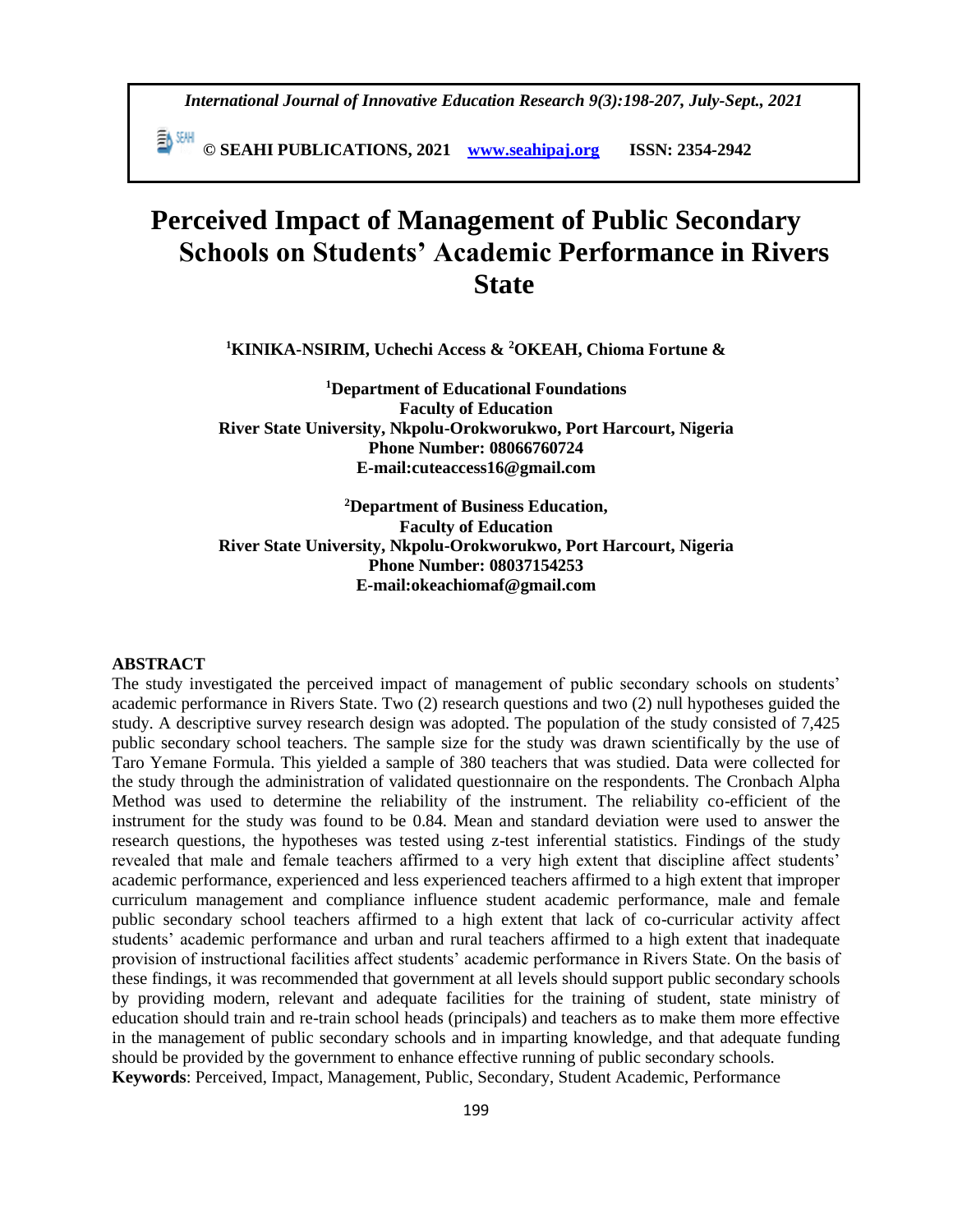### **INTRODUCTION**

The Nigerian educational system as at today allows for the Pre-nursery, Nursery, Primary, Post-primary (secondary), and tertiary education. For the purposes of this research much emphasis is however on the post primary (otherwise known as the secondary education which is divided into the junior and senior secondary respectively). Undoubtedly, School management is an essential part of any educational system. Various authorities (School authorities) at all levels are basically engaged in numerous and divers' activities with the view of ensuring proper school management at every stage of our educational system. The impact of a proper school management certainly reflects and has its effects on the standard of education, level of discipline amongst students, methods of teaching, students' performance and the frequency of awards and school ratings (locally, nationally and international). In an ideal situation the effects of proper and effective school management ensures high level of discipline amongst teachers and students. Arguably the level of discipline in both teachers and students and the methods of teaching amongst other factors relatively influence the students' academic performance. Therefore, the importance of an effective and efficient school management at all levels of education cannot be overemphasized, more importantly at the secondary and tertiary level of standard education and institutions.

The Secondary (post-primary) education indeed occupies a strategic position in the national education system. Secondary education is said to be the linking-bridge between the primary and tertiary level of education in Nigeria. According to Adeniyi, (2015) secondary education was established to achieve varieties of purpose, for example, producing a generation of youths who can think for themselves, respect the feelings of others, respect the dignity of labour, and appreciate those values that are specified under the broad national goals. The basic aim of secondary education is no doubt a clear indication of its crucial place in our national development and sustainability. This in fact emphasizes its importance and vital role in national development and therefore reaffirms that the sustainability of the human resources of any nation depends quite considerably on the quality of education and students' academic performance which incidentally are products of an effective management of such institutions. Secondary education is an institution or rather a human industry established for refining human beings at their youthful age in terms of skills, productivity, behaviour and all round excellence in order to fit into the society where they belong.

In Nigeria, the Federal Government is generally empowered to prescribe minimum standards of education at all levels, and is vested with the responsibility to establish and regulate school management boards/ authorities in that regard. It is in line with such powers vested in the federal government that the National Assembly is empowered by law to make laws with respect to University education, technological education or such professional education; this power also includes power to establish an institution for the purpose of University, post-primary (Secondary), technological or professional education. This means that both the Federal and State governments in Nigeria are empowered to establish, run, regulate and manage various educational and professional institutions, including post-primary institutions (secondary schools). The power to prescribe the minimum standard of education, make laws regulating education and to establish and regulate school management boards/ authorities in that regard as vested in both the Federal and State Governments by necessary implication requires the governments' involvement in the funding and management of the various schools at all levels of education in Nigeria.

Research however reveals that the government in Nigeria (whether federal or state) was not always involved in the funding and management of schools in Nigeria. This however is because historically, the origin of standard institutions for education in Nigeria may be traceable to the foreign missionaries who came into Nigeria in the 19th Century and established schools with the Methodist Missionary Society founding the first school in 1843 (Adesina, 2010).

The author stressed further that after the first school was founded in 1843, the Anglican Communion followed suit and established chains of schools in 1847. As a result of the foregoing, majority of schools before 1960 (when Nigeria got her independence) and even shortly after, were privately owned by churches/missionaries (Ejiogu, 2010). Although the establishment of schools especially in the southern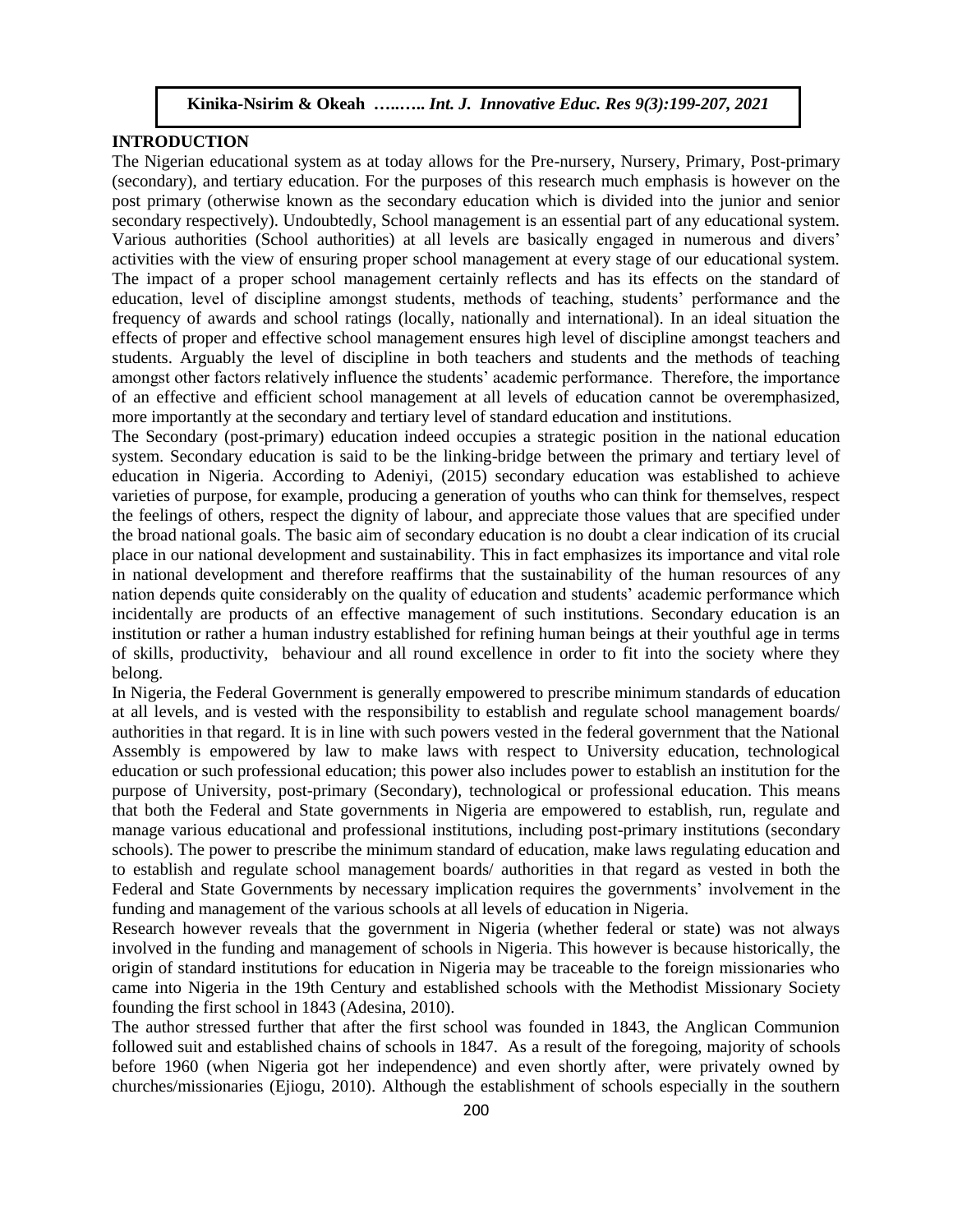part of Nigeria propelled the establishment of the Southern Nigeria Educational Department in 1887. However, the Nigerian government in 1970 (after the civil war) intensified the takeover of such privately owned/missionary schools and also established new ones thereafter as a means of controlling the educational standard in the country (Eton, 2014). For instance, in Rivers State of Nigeria, Edict No 3 of 1987 was enacted to legalize Rivers State government takeover of privately owned schools from their original owners. The involvement of government in the funding and management of such schools changed its status to public schools. In Nigeria today and in Rivers State in particular we have both private secondary schools and public secondary schools. Public secondary schools are such schools that were either taken over or established by the government.

A public school is basically owned, financed and managed by the government. It is the governments' (be it Federal or State governments) involvement in a secondary school that makes such secondary school a public secondary school. Because public secondary schools are established by the government, the government directly or indirectly influences its control, management, and in some cases the day to day decisions and administration of such public secondary schools. Given the involvement of government in public schools, statistics in some quarters has revealed that it is much easier to establish, run and manage a private secondary school, than it is for public schools.

As at today the private sector involvement in education, especially in the primary and post-primary (secondary school) sector is more pronounced and it has reduced the monopoly of government in the education sector. Government at all times exercises its control, rule-making powers in the management of education as well as regulates and manages public secondary schools via delegation of its powers. The finance, staffing, school calendar, curriculum, operational decisions, hours of school operation, prescription of textbooks, the appointment, promotion, discipline and determination of the career of both teaching and non-teaching staff of the school, management policies and administrative procedures including practically every details of public school administration, are delegated to various government agencies including the Minister or Commissioner for education, Teaching service commission, and local schools boards/authorities.

Furthermore, some of such powers are delegated to the school head (the Principal) including the power to control the internal organization, management and discipline within the school. In public secondary schools, the Principal is the manager, chief administrator, and the chief executive of the particular institution where he serves as a principal. Such a person is expected to be of a proven integrity, quality and competency to coordinate the activities of both human and material resources. The Principal undertakes all routine activities to accomplish numerous administrative tasks, towards achieving educational objectives for realistic future of the posterity. Principals are the uncompromising leaders of secondary schools as well as administrators in whose hands lies the future of the students. According to Ejiogu (2017), Principals are the central figure in the school and pivot on which all the administrative task areas in the school revolves especially in the area of secondary school management. Public secondary school management however, involves the application of management principles by the school head in planning, designing, developing and effective resources towards achievement of educational goals. From the forgoing, it is only proper to state that there is a growing body of literature from researchers and educationist who have made attempt to examine the relationship between management of public secondary schools and student academic performance. Educational management in public secondary school however, involves the application of management principles in planning, designing, developing and effecting resources towards achievement of educational goals (Burke, 2008).

The effectiveness of proper management of public secondary schools, according to Oni (2015), is judged by the extent to which public secondary schools generally meet the expectation of the society within which they are established. This is so because excellent educational performance of the students, forms part of the expectations of the society within which such secondary school is established. Since independence, the Nigerian government either directly or through its agents including the ministry of education, schools board/authorities and school heads (principal) has demonstrated commitment to the provision of quality secondary education, through provisions of infrastructural facilities, instructional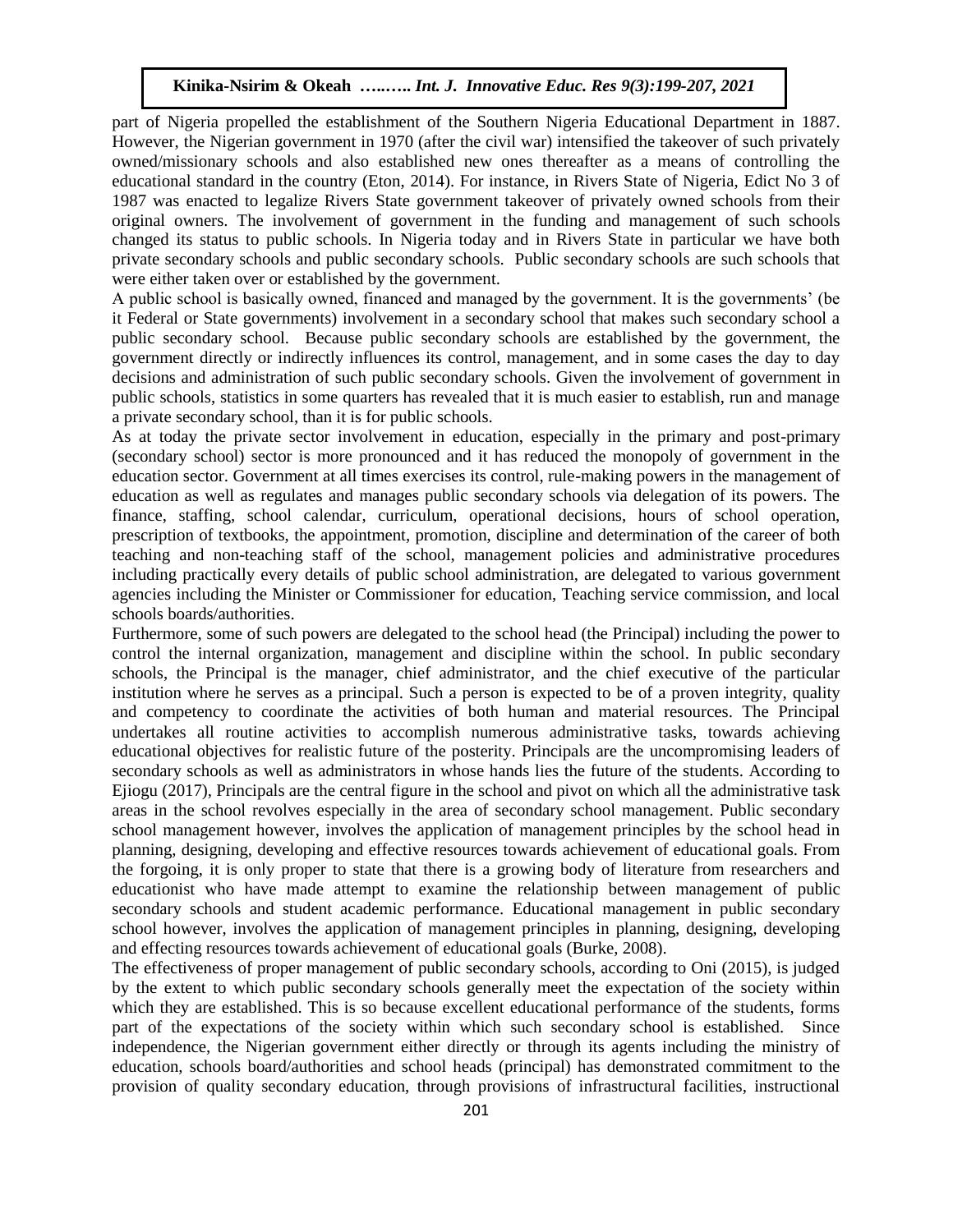facilities, maintenance of schools, disciplinary measures, allocation of financial resources, provision of trained teachers, training and retraining of teachers on adequate method and establishment of quality assurance department. The government of Nigeria has also put in place guidelines for supervising and monitoring the activities of secondary schools with views to ensure that the objective of establishing secondary schools are satisfactorily achieved, yet the academic achievement of students in their internal and external examination (NECO, S.S.C.E and WAEC) is terribly low in times past (Eden, 2009).

According to Igbal and Khan (2012), academic performance refers to the quality of performance in terms of tasks and class exercises with academic content. It is considerably a level of attainment of a given standard of excellence or in other words, a qualified academic achievement. According to Yusuf (2012), achievement is the degree of ability already attained. For Eboh (2009), it is the aspect of measuring the effects of relatively standardized sets of experiences. These imply that to determine achievement requires assessment of past performance. But for students, its level can be measured and or determined based on the test scores of the subject concerned. For instance, achievement level of the public secondary school students in mathematics can be measured based on the test scores/academic performance of such a student in both internal and external examinations in mathematics. Mweti (2013), later revealed that the combination of various findings of many investigators such as: Aromolaran, Oyeyinka, Olukuntom and Benjamin (2013) and Yusu (2012) have shown that the concept can be interpreted in terms of equations: achievement equal to aptitude multiplied by experienced. Achievement = Aptitude x Experience.

Academic achievement, according to Nwokocha and Aniadike (2005) is the level of performance that is exhibited by an individual. In other words, it can be concerned as the degree or level of success attained at the end of an academic endeavour (Musarat and Jacci, 2013). It is the extent to which one is able to accomplish a task, trade, profession, training or learning. Thus, academic achievement could be seen as the level of proficiency and knowledge demonstrated by an individual after learning has occurred. It has to do with the use of mental effort and skill acquisition. It is usually affected by several variables and therefore could be low (Iroegbu 1992). These variables include self concept, attitude, anxiety, gender, family background and learning environment of students etc.

Khata, Machtmate, Kungu, Buntat and Nordin (2011), emphasized that the yardstick for measuring ones level of academic Achievement is by assessing the academic performance of the individual "through test and systematic observation", with this in mind, academic achievement level is said to be high when a child is able to excel in his academic activities and perform extra-ordinarily well by scoring high marks. It is consistently low when a child performs poorly in academic activities, and consistently scores very low marks in examinations. This research was therefore conducted to examine the impact of school discipline, curriculum management and compliance, co-curriculum activities and the use of instructional facilities on students' academic performance in Rivers State.

Academic performance had been described as the scholastic standing of a student at a given moment (Ige, 2016). This scholastic standing could be explained in terms of the grades obtained in a course or group of courses standing (Ijaiya, 2009). Oke (2008) commented on this scholastic standing and argued that performance is a measure of output, and that the main output in education are expressed in-terms of learning, which are; changes in knowledge, skills, and attitudes of individuals as a result of their experience within the school's system.

Accounting for the obvious reasons behind the increase in failure rate which has continue to exert negative effects on the student's academic performance, Egerton (2013) listed amongst others, school discipline, provision and use of instructional facilities etc as impediments to high performance of students in public secondary schools.

## **Statement of the Problem**

Research in recent times, indicates that the academic performance of public secondary school students, especially in the internal and external senior school certificate (S.S.C.E) has been on the decline. Umoh (2011), carried out a field work on West African Examination Council result of 2010 and discovered that out of 9,565 candidates that registered for selected courses, 8,106 students representing 84.75% sat for the examination, 4,218 (52.04%) got credit and the rest either got ordinary pass, failed or were absent. The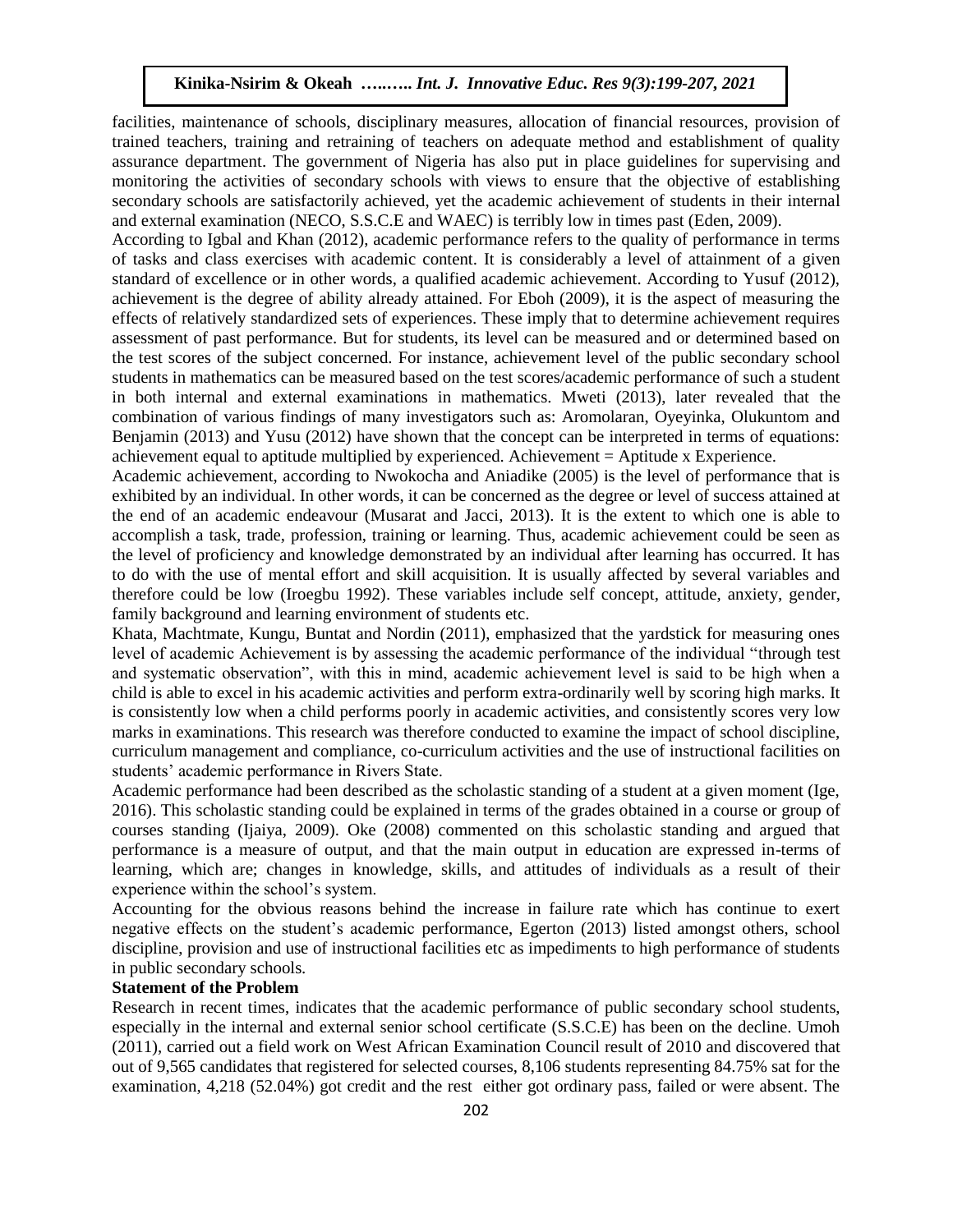situation does not only worry government, but also parents. Observations by parents, teachers, and government shows that there seem to be the absence of adequate infrastructural facilities, insignificant provision of instructional facilities and co-curricular activities in public secondary schools in Rivers State. Under this condition, public secondary schools may not meet the objectives of establishing these institutions. To address this issue, there is need to empirically study the perceived impact of management of public secondary schools on students' academic performance in Rivers State, so as to obtain empirical data for value judgment.

## **Purpose of the Study**

The general purpose of the study was to investigate the perceived impact of management of public secondary schools on students' academic performance in Rivers State. Specially, the study sought to:

- 1. Determine the extent to which provisions and use of instructional facilities influence students' academic performance in public secondary schools in Rivers State.
- 2. Ascertain the extent to which co-curricula activity influence students' academic performance in public secondary schools in Rivers State.

## **Research Questions**

The following research questions guided the study

- 1 To what extent does provision and use of instructional facilities influence students' academic performance in public secondary schools in Rivers State.
- 2. To what extent does co-curricula activity influence students' academic performance in public secondary schools in Rivers State.

# **Hypotheses**

The following null hypotheses formulated were tested at 0.05 level of significance.

- 1. There is no significant difference in the mean ratings of male and female teachers on the extent to which provision and use of instructional facilities influence students' academic performance in Public Secondary Schools in Rivers State.
- 2. There is no significant difference in the mean ratings of male and female teachers on the extent to which co-curricula activity influence students' academic performance in Public Secondary Schools in Rivers State.

## **METHODOLOGY**

The study employed the descriptive survey research design to ascertain the perceived impact of management of public secondary schools on students' academic performance. Two research questions and two null hypotheses guided the study. The study was carried out in Rivers State of Nigeria and the population consisted of 7,425 public secondary school teachers. A stratified random sampling techniques was used to draw 379 teachers as the sample size of the study. The instrument for data collection was structured questionnaire designed on a four (4) point rating scale of: Very High Extent (4-points), High Extent (3-points), Moderate Extent (2-points) and Low Extent (1-point) respectively. The questionnaire was validated by three experts and the internal consistency of the questionnaire item was 0.92. The questionnaire was administered with the help of two trained research assistants. Mean and standard deviation were used to answer the research questions while z-test statistic was used to test the null hypotheses formulated at 0.05 level of significance.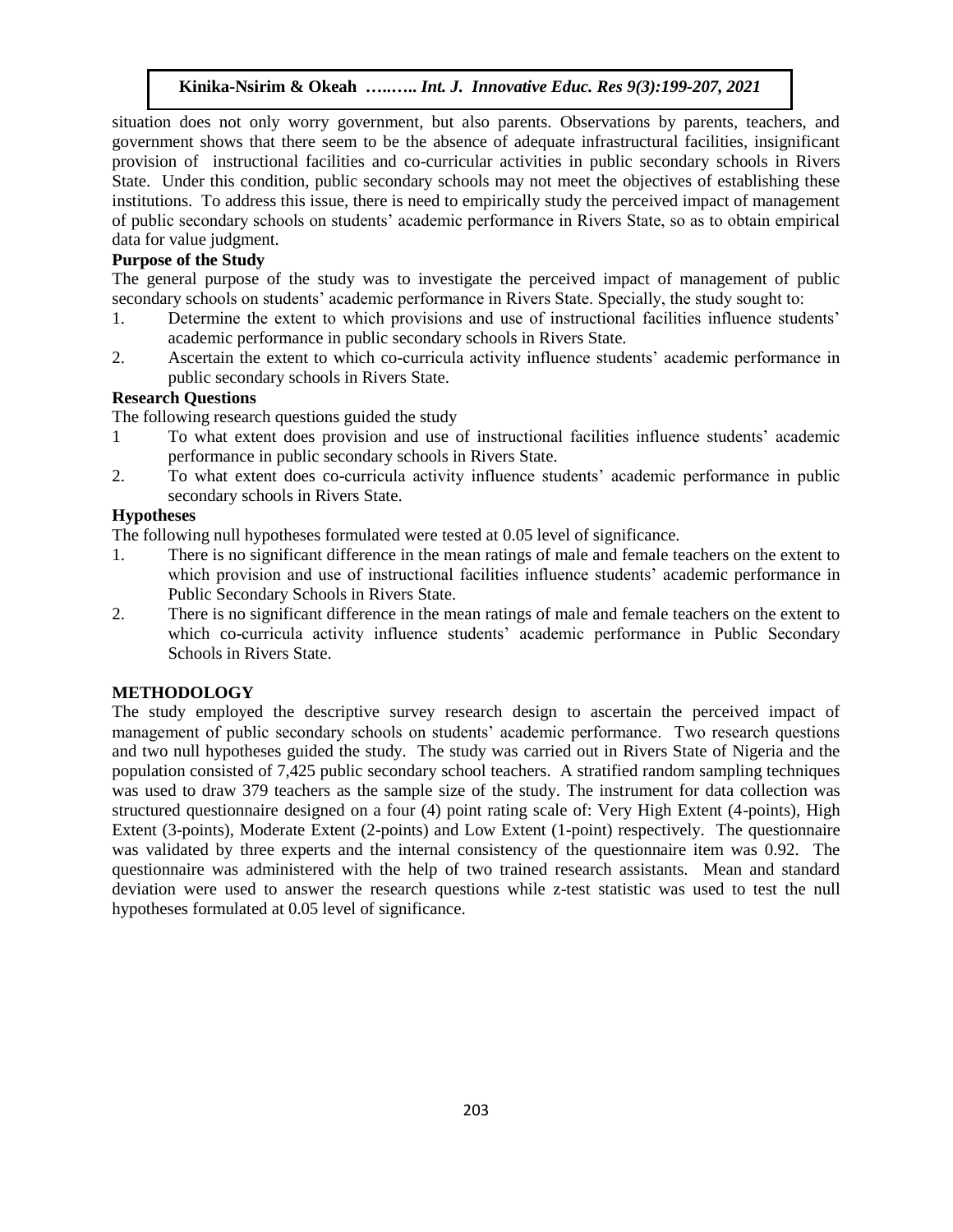#### **RESULTS**

**Research Question 1**

*To what extent does provision and use of instructional facilities influence students' academic performance in public secondary schools in Rivers State?*

**Table 1: Mean and Standard Deviation on the Mean Ratings of Male and Female Teachers on the Extent to which Provision and use of Instructional Facilities** Influence **Students' Academic Performance in Public**  Secondary Schools in Rivers State **(N** = 379)

| S/N            | <b>Item-Statement</b>                                                                 |                  | <b>Male Teachers</b><br>$N = 160$ | <b>Female Teachers</b><br>$N = 219$ |                  |                 |                |  |
|----------------|---------------------------------------------------------------------------------------|------------------|-----------------------------------|-------------------------------------|------------------|-----------------|----------------|--|
|                |                                                                                       | $\overline{X}_1$ | SD <sub>1</sub>                   | <b>Remarks</b>                      | $-\!$<br>$X_{2}$ | SD <sub>2</sub> | <b>Remarks</b> |  |
| 1.             | Management of school discipline has impact<br>on students' academic performance       |                  |                                   |                                     |                  |                 |                |  |
| 2.             | The administration of punishment in school<br>enhances student's performance.         | 3.76             | 0.62                              | <b>VHE</b>                          | 3.80             | 0.48            | <b>VHE</b>     |  |
|                |                                                                                       | 3.72             | 0.64                              | <b>HE</b>                           | 3.76             | 0.48            | <b>HE</b>      |  |
| 3.             | School discipline brings about respect to<br>school property                          | 3.75             | 0.65                              | <b>VHE</b>                          | 3.79             | 0.47            | <b>VHE</b>     |  |
| 4.             | School discipline brings about regular class<br>attendance of students                | 3.75             | 0.64                              | <b>VHE</b>                          | 3.79             | 0.46            | <b>VHE</b>     |  |
| 5 <sub>1</sub> | School discipline in stills respect to teacher<br>and other students.                 | 3.73             | 0.59                              | <b>VHE</b>                          | 3.80             | 0.42            | <b>VHE</b>     |  |
| 6.             | School discipline makes students come to<br>school on time.                           | 3.90             | 0.63                              | <b>VHE</b>                          | 3.71             | 0.46            | <b>VHE</b>     |  |
| 7.             | School discipline makes students<br>avoid<br>fighting, smoking and drunkenness        | 3.77             | 0.63                              | <b>VHE</b>                          | 3.82             | 0.46            | <b>VHE</b>     |  |
| 8.             | School discipline makes student<br>avoid<br>lateness and laziness                     | 3.74             | 0.64                              | <b>VHE</b>                          | 3.79             | 0.49            | <b>VHE</b>     |  |
| 9.             | School discipline makes students to avoid the<br>use of abusive language and truancy. | 3.75             | 0.65                              | <b>VHE</b>                          | 3.77             | 0.48            | <b>VHE</b>     |  |
|                | Aggregate $X$ and SD                                                                  | 3.76             | 0.63                              | <b>VHE</b>                          | 3.78             | 0.47            | <b>VHE</b>     |  |

**Source: Field Survey (2021)**

The Table 1 above showed that all the items (1-9) had mean scores above the criterion mean on the effect of discipline on academic performance of students in public secondary schools in Rivers State. In summary, with a mean for male teachers of 3.76 and female teachers of 3.78 that has its aggregate of 3.77 that was above the criterion mean of 2.50, male and female teachers affirmed to a very high extent that: Management of school discipline has impact on students' academic performance, administration of punishment in the school enhances student's academic performance, School discipline brings about respect to school properly, School discipline brings about regular class attendance of students, School discipline instill respect to teacher and other students, School discipline makes students come to school on time, School discipline makes students avoid fighting, smoking and drunkenness, School discipline makes student avoid lateness and laziness, School discipline makes students to avoid the use of abusive language and truancy.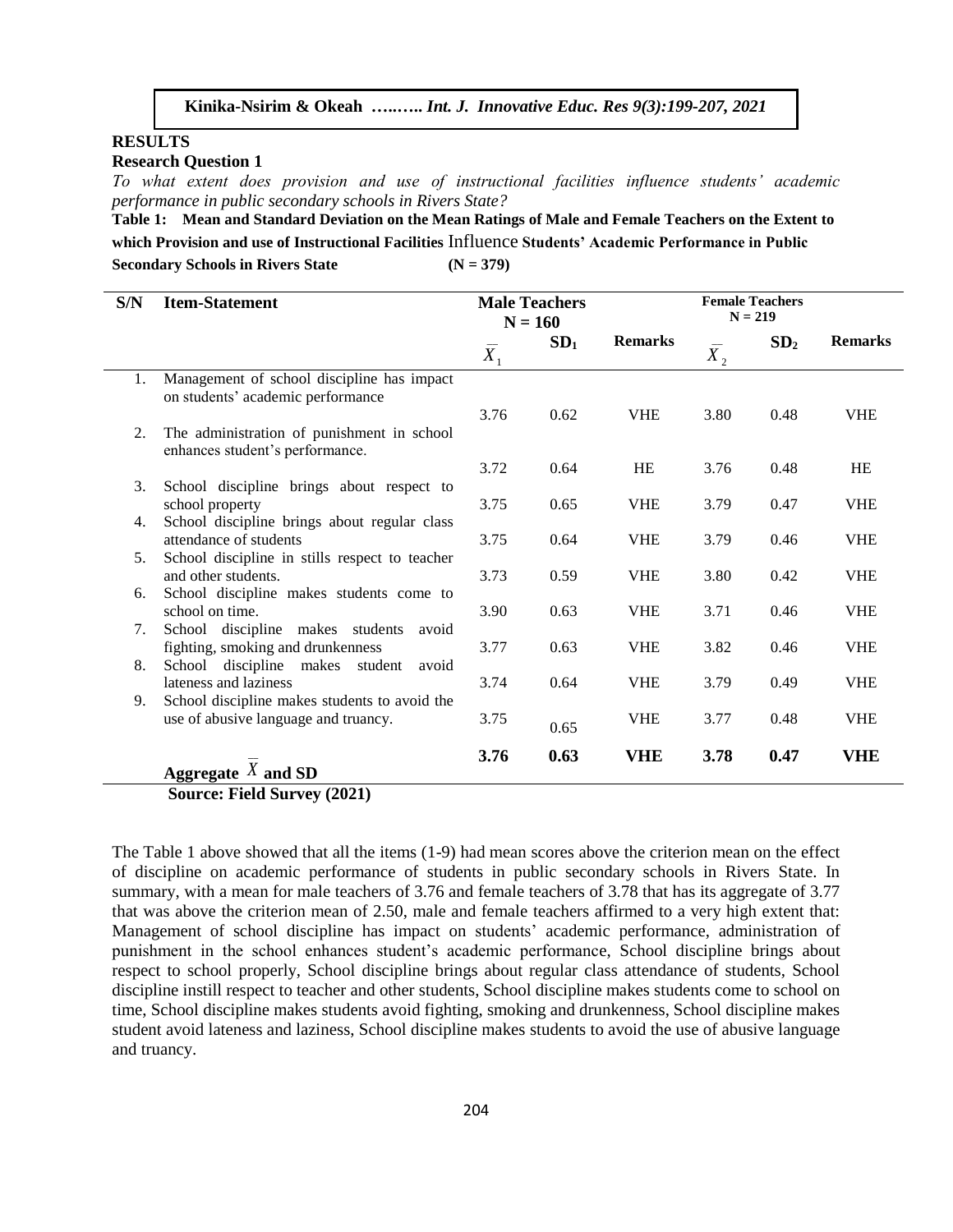**Research Question 2:** *To what extent does co-curricular activity influence students' academic performance in public secondary schools in Rivers State?*

**Table 2: Mean and Standard Deviation on the Mean Ratings of Male and Female Teachers on the Extent to which Co-Curricular Activity influence Students' Academic Performance in**<br> $(N = 370)$ **Rivers State (N = 379)**

|     | MVELS State                                                                               | $(11 = 317)$                      |                 |                                               |                  |                 |                          |
|-----|-------------------------------------------------------------------------------------------|-----------------------------------|-----------------|-----------------------------------------------|------------------|-----------------|--------------------------|
| S/N | <b>Item-Statement</b>                                                                     | <b>Male Teachers</b><br>$N = 160$ |                 | <b>Female</b><br><b>Teachers</b><br>$N = 219$ |                  |                 |                          |
|     |                                                                                           | $\overline{X}_1$                  | SD <sub>1</sub> | <b>Remarks</b>                                | $\overline{X}_2$ | SD <sub>2</sub> | <b>Remarks</b>           |
| 10. | The lack of co-curricular activities has impact<br>on students' academic performance.     |                                   |                 |                                               |                  |                 |                          |
| 11. | Experiential teaching method applied outside<br>the classroom enhances students' academic | 3.84                              | 0.42            | <b>VHE</b>                                    | 3.86             | 0.44            | <b>VHE</b>               |
|     | performance.                                                                              | 3.40                              | 0.54            | <b>VHE</b>                                    | 3.60             | 0.56            | <b>VHE</b>               |
| 12. | Student taught with field trip method perform<br>well in their studies and examination.   | 3.83                              | 0.42            | <b>VHE</b>                                    | 3.85             | 0.45            | <b>VHE</b>               |
| 13. | Monotonous lecture method and teaching<br>inhabit students' academic performance.         |                                   |                 |                                               |                  |                 |                          |
| 14. | Students who embark on excursion<br>trip<br>acquire knowledge that bridge the<br>gap      | 3.96                              | 0.63            | <b>VHE</b>                                    | 3.99             | 0.55            | <b>VHE</b>               |
|     | between theory and practical.                                                             | 3.54                              | 0.56            | <b>VHE</b>                                    | 3.56             | 0.58            | <b>VHE</b>               |
| 15. | A good co-curricular activity<br>stimulates<br>students' academic performance.            |                                   |                 |                                               |                  |                 |                          |
|     | Aggregate $X$ and SD                                                                      | 3.57<br>3.70                      | 0.54<br>0.52    | <b>VHE</b><br>VHE                             | 3.53<br>3.73     | 0.35<br>0.49    | <b>VHE</b><br><b>VHE</b> |

#### **Source: Field Survey (2021)**

Table 2 revealed that all the items (10-15) had mean scores above the criterion mean on the effect of cocurricular activities on student academic performance in public secondary schools in Rivers State. In summary, with a mean for male teachers of 3.70 and female teachers of 3.73 that has its aggregate of 3.72 that was above the criterion mean of 2.50, male and female teachers affirmed to a very high extent that: The lack of co-curricular activities has impact on students' academic performance, experiential teaching methods applied outside the classroom enhances students' academic performance, Student taught with field trip method perform well in their studies and examination, Monotonous lecture method and teaching inhabit students' academic performance, Students who embark on excursion trip acquire knowledge that bridge the gap between theory and practical, A good co-curricular activity stimulates students' academic performance.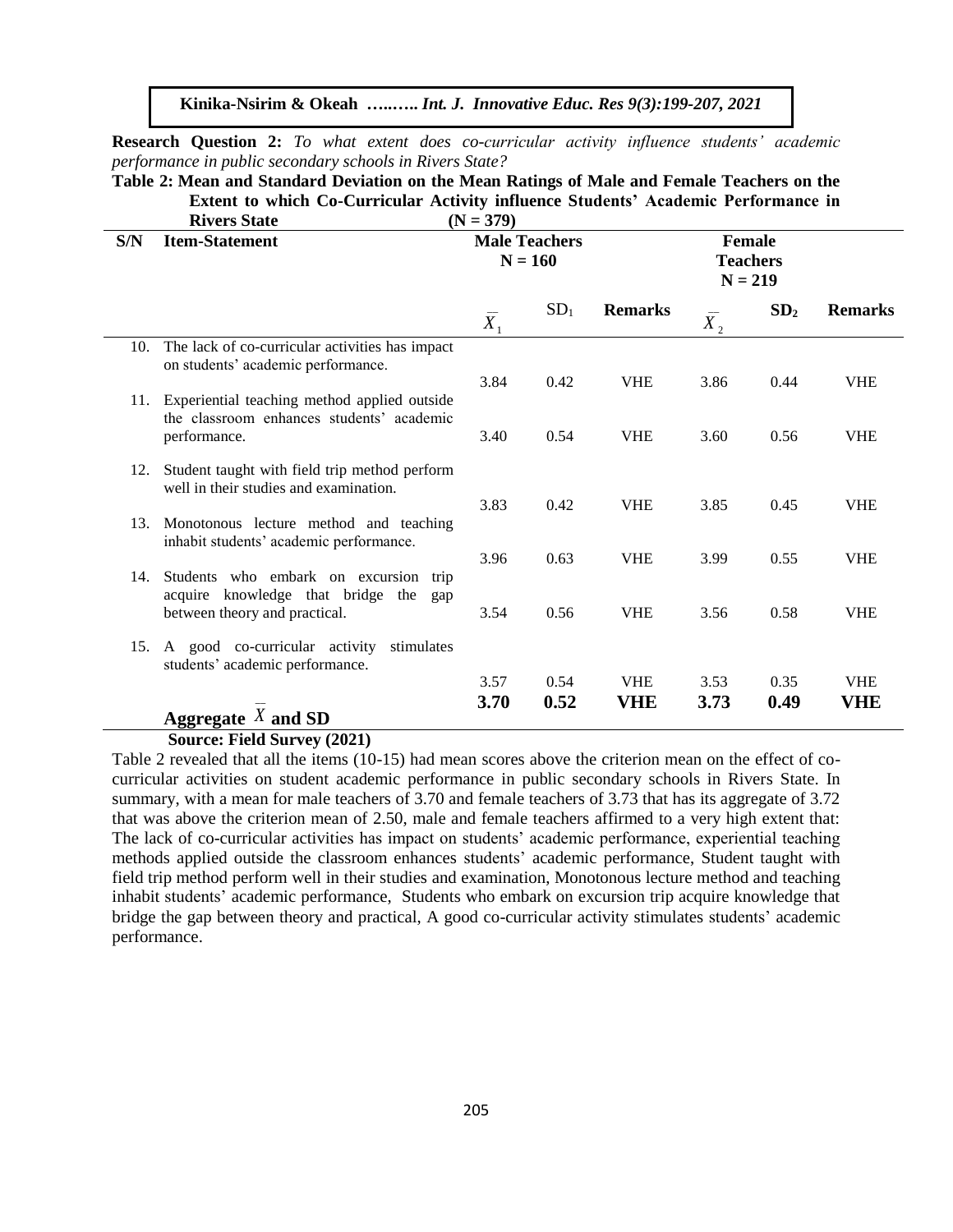#### **Hypothesis 1**

There is no significant difference in the mean ratings of male and female teachers on the impact of provision and use of instructional facilities on students' academic performance in Public Secondary Schools in Rivers State.

**Table 3: Z-Test Analysis of the Mean Responses of Male and Female Teachers on the Provision of Instructional Facilities on Students Academic Performance in Public Secondary Schools** 

| in Rivers State        |     |                |           |     |         |         |           |                           |
|------------------------|-----|----------------|-----------|-----|---------|---------|-----------|---------------------------|
| <b>Variables</b>       | N   | $\overline{X}$ | <b>SD</b> | Df  | z-cal   | z-crit  | $\propto$ | <b>Decision</b>           |
| <b>Male Teachers</b>   | 160 | 3.07           | 0.45      |     |         |         |           |                           |
|                        |     |                |           | 377 | $-0.22$ | ± 1.960 | 0.05      | <b>Not</b><br>Significant |
| <b>Female Teachers</b> | 219 | 3.08           | 0.44      |     |         |         |           |                           |

The data presented in Table 3 showed that z-calculated value of -0.22 at 377 degree of freedom and 0.05 level of significance, is less than the z-critical table z-value of  $\pm 1.960$ . Since the calculated z-value of 0.22 is less than the table z-value of  $\pm 1.960$ , the null hypothesis was accepted.

#### **Hypothesis 2**

There is no significant difference in the mean ratings of male and female teachers on the impact of cocurricula activity on students' academic performance in Public Secondary Schools in Rivers State.

**Table 4: Z-Test Analysis of the Mean Responses of Male and Female Teachers on the Co-Curricular Activity on Students Academic Performance in Public Secondary Schools in Rivers State**

| <b>Variables</b>       | N   | $\overline{\overline{X}}$ | <b>SD</b> | Df  | z-cal   | z-crit   | $\propto$ | <b>Decision</b>           |
|------------------------|-----|---------------------------|-----------|-----|---------|----------|-----------|---------------------------|
| <b>Male Teachers</b>   | 160 | 3.70                      | 0.52      |     |         |          |           |                           |
|                        |     |                           |           | 377 | $-0.58$ | $+1.960$ | 0.05      | <b>Not</b><br>Significant |
| <b>Female Teachers</b> | 219 | 3.73                      | 0.49      |     |         |          |           |                           |

The data presented in Table 4 showed that z -calculated value of -0.58 at 377 degree of freedom and 0.05 level of significance, is less than the z-critical table z-value of  $\pm 1.960$ . Since the calculated z-value of -0.58 is less than the critical table value of  $\pm 1.960$ , the null hypothesis was upheld.

#### **CONCLUSION**

Based on the findings of the study, the researcher concluded that many factors constitute an impediment to academic performance of students in public secondary schools in Rivers State. The deficiencies are common in the areas of school discipline, improper curriculum management and compliance, lack of cocurricular activities and inadequate provision of instructional facilities. These deficiencies were discovered in course of investigating the management of public secondary schools and students' academic performance in Rivers State.